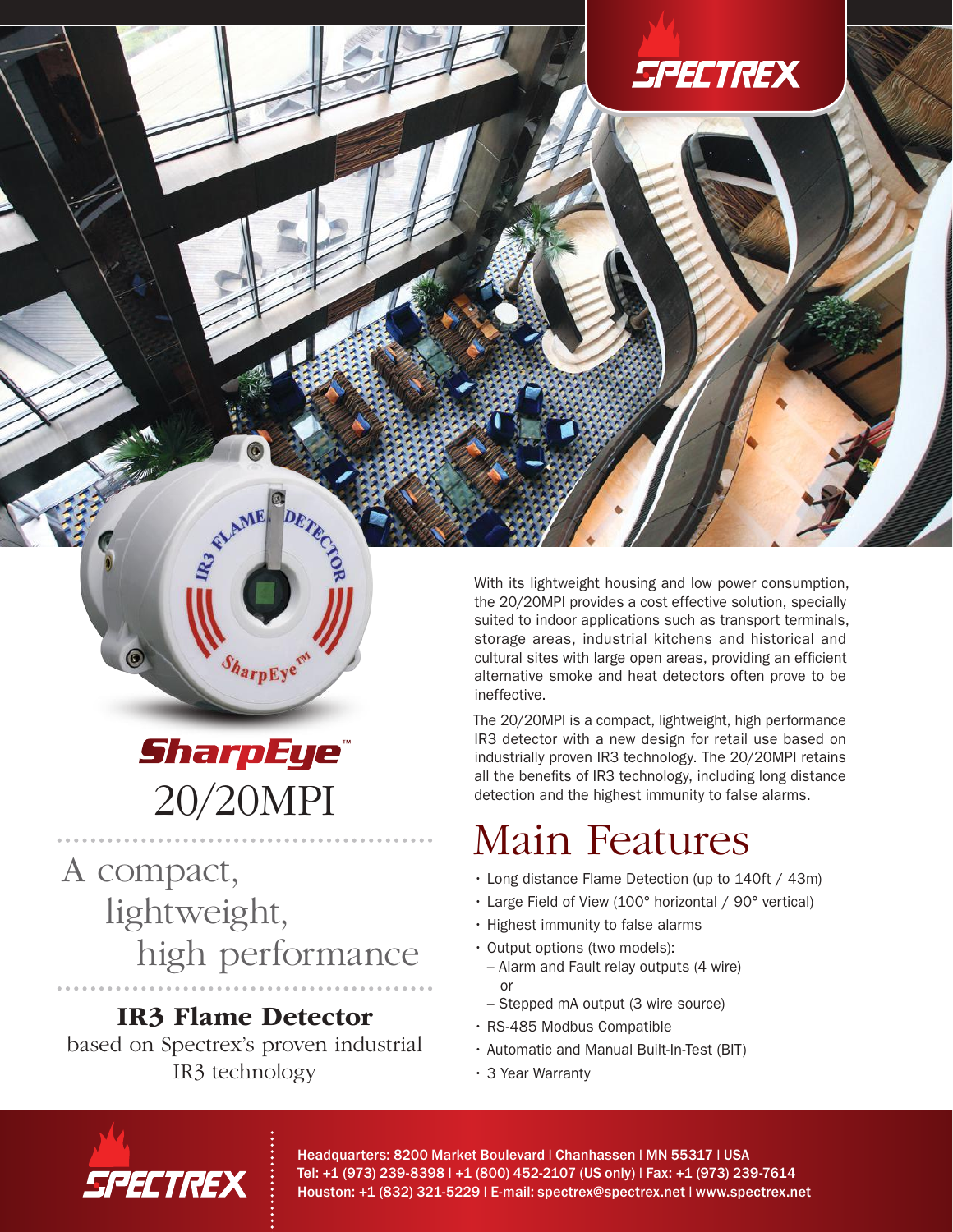

# Main Applications





Airport terminals situated in dense cities often have large halls, accompanied by retail, food and beverage outlets, each with their fire risks, which don't have full fire protection coverage. With the structure's size and complex design, fires are often difficult to detect and larger fires are less common due to the large air intake.

### TRAIN STATIONS AND TERMINALS

Train stations and terminals often have large atria containing food and beverage outlets which have large air intake and often have little fire protection coverage. Additionally, within these areas, electricity and fuel are present, increasing the chances of ignition.

### STORAGE AREAS

A wide range of substances are stored within open or closed storage facilities, part of which can be dangerous or flammable, creating a greater fire hazard than usual.

### ARCHIVES

A large amount of paper work collecting dust poses potential fire hazards that require monitoring.





### MALLS

With over 1,000 fire events taking place annually within the retail industry, it is imperative that the large open areas with high ceilings found in shopping malls have full fire protection coverage in order to avoid damage to assets and personnel.

### HOSPITALS

Hospitals consist of large open spaces and confined rooms, all of which contain a wide variety of contents that pose hazards. Cooking and heating equipment, as well as electrical distribution, lighting and medical equipment such as oxygen tanks are found throughout hospital buildings and are all potential fire risks which should be protected against.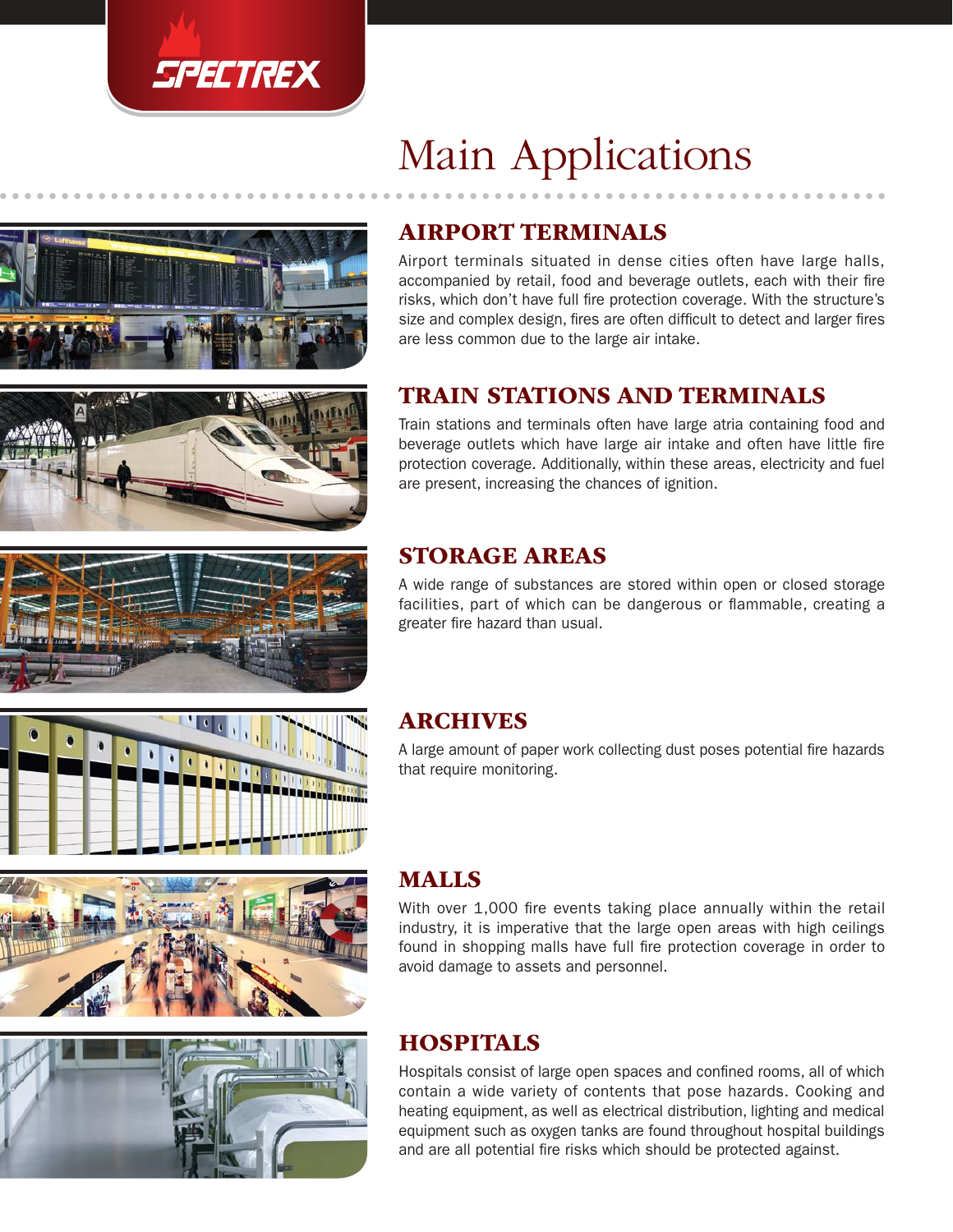

## Main Applications

### CAR PARKING TOWERS AND GARAGES

Areas intended for vehicle storage or maintenance contain large amounts of fuel and fumes within an enclosed space, posing a fire hazard that must be monitored.

### PUBLIC BUILDINGS

Public buildings often house governmental offices and more, requiring excellent fire protection in order to prevent damage to assets and personnel in any potential fire.

### BANKS AND OFFICES

Banks and offices face common fire hazards with large open areas, coupled with large amounts of paperwork and a large volume of people constantly passing through.

### HISTORICAL AND CULTURAL SITES

Historical, cultural or national sites often contain irreplaceable assets, alongside flammable materials. A fire within these areas which were not designed with safety in mind would cause irreversible damage.

### AIRCRAFT HANGARS

Large open floor areas with high roofs provide a suitable area for aircraft storage and repair. However, the large quantities of liquid jet fuel and risk of spill, coupled with maintenance activities provide potential ignition sources which is complicated by aircraft wing obstructions.

### CABLE TUNNELS

Cable tunnels play an essential role in every industrial company. Any fire damage to the cables puts entire production areas out of action. As the cable tunnel environment deteriorates with time, cable insulation performance decreases, leaving an increased heating value and greater risk of tunnel fires and detection of these fires is essential in order to prevent further damage.